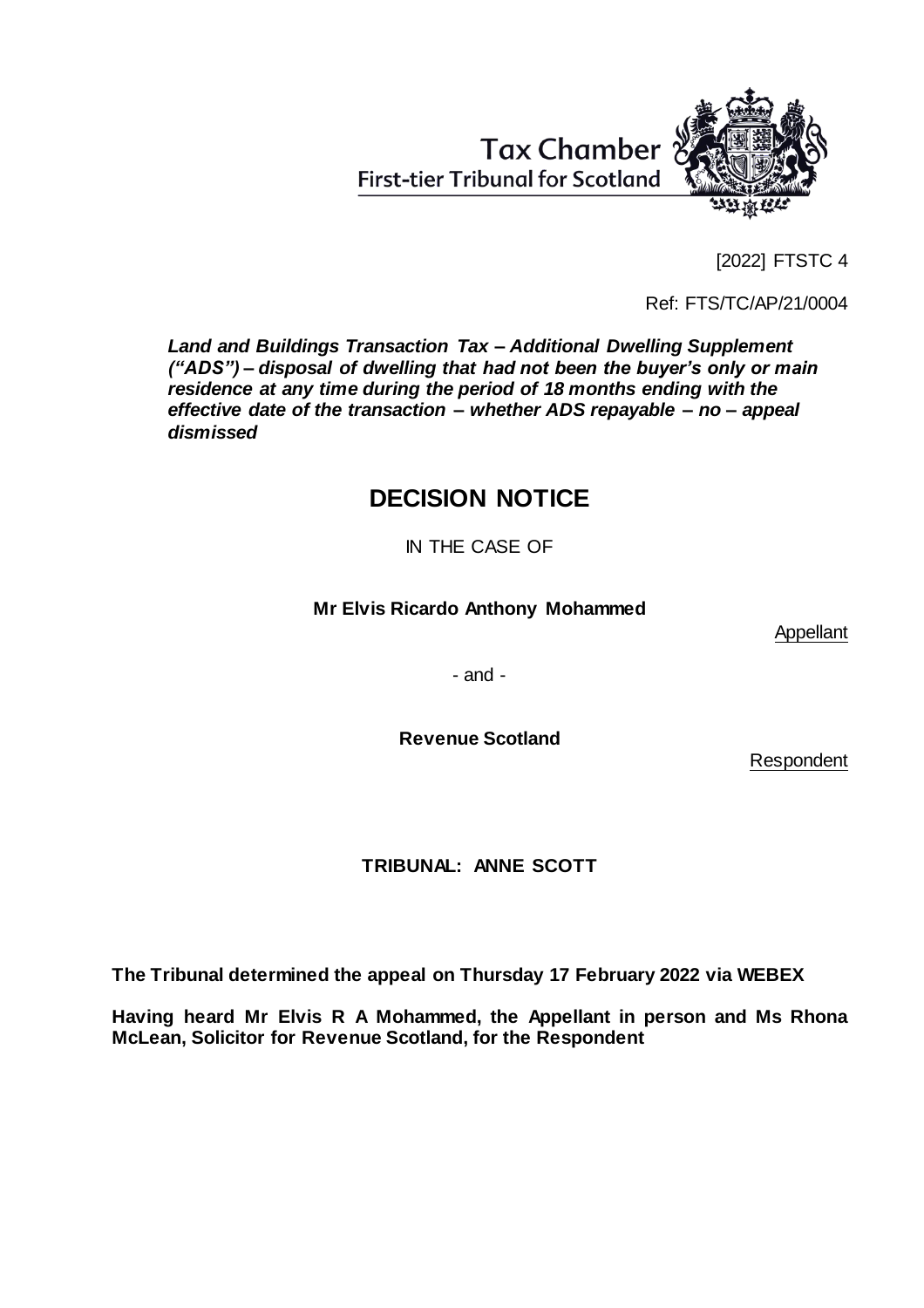## **DECISION**

## **Introduction**

1. This is an appeal against a decision dated 4 August 2021 by Revenue Scotland refusing Mr Mohammed's application for repayment of Additional Dwelling Supplement ("ADS"). Mr Mohammed's application was in terms of paragraph 8 of Schedule 2A to the Land and Buildings Transaction Act (Scotland) Act 2013 ("LBTTA").

2. Prior to being deployed in Brazil by his employer for approximately four years, Mr Mohammed had owned a property in England ("the First Property") where he lived with his family. On his return to the UK he was deployed in Scotland and occupied a property in terms of a lease which commenced on or around 2 February 2015. In 2019 his landlord decided to sell the property and, on or around 22 January 2019, served him with a Notice to Quit. He was required to quit the premises by 2 April 2019.

3. On 29 March 2019, Mr Mohammed purchased that property in Scotland ("the Second Property").

4. The effective date of the transaction for the purposes of Land and Buildings Transaction Tax ("LBTT") was 29 March 2019. A LBTT tax return was submitted to Revenue Scotland and received on 1 April 2019. As Mr Mohammed owned two properties he quite properly paid ADS on the Second Property. That ADS amounted to £14,120.

5. He decided to sell the First Property, his family having settled in Scotland. It had been his main residence at one time and he believed that if he sold it within 18 months he could reclaim the ADS.

6. The First Property was ultimately sold with a completion date of 13 November 2020. Mr Mohammed submitted a claim for repayment of the ADS on 3 March 2021 on the basis that he had sold his previous main residence.

7. Correspondence ensued with Revenue Scotland seeking proof that the First Property had been Mr Mohammed's main residence. Revenue Scotland referred to its guidance LBTT 10020.

8. On 1 May 2021, Mr Mohammed wrote to Revenue Scotland explaining that he had rented the Second Property and lived there with his family due to his employment and therefore was "unable to live in the house" in England as he would have been unable to commute. He conceded that that meant that his main residence had been in Scotland because of his employment and that it was impossible for him to have lived in the First Property in the 18 months prior to the purchase of the Second Property.

9. On 14 May 2021, Revenue Scotland wrote to Mr Mohammed advising that the conditions for repayment of ADS had not been satisfied and that the claim was refused.

10. On 8 June 2021, Mr Mohammed requested a review of that decision and provided further documentation in support of his claim.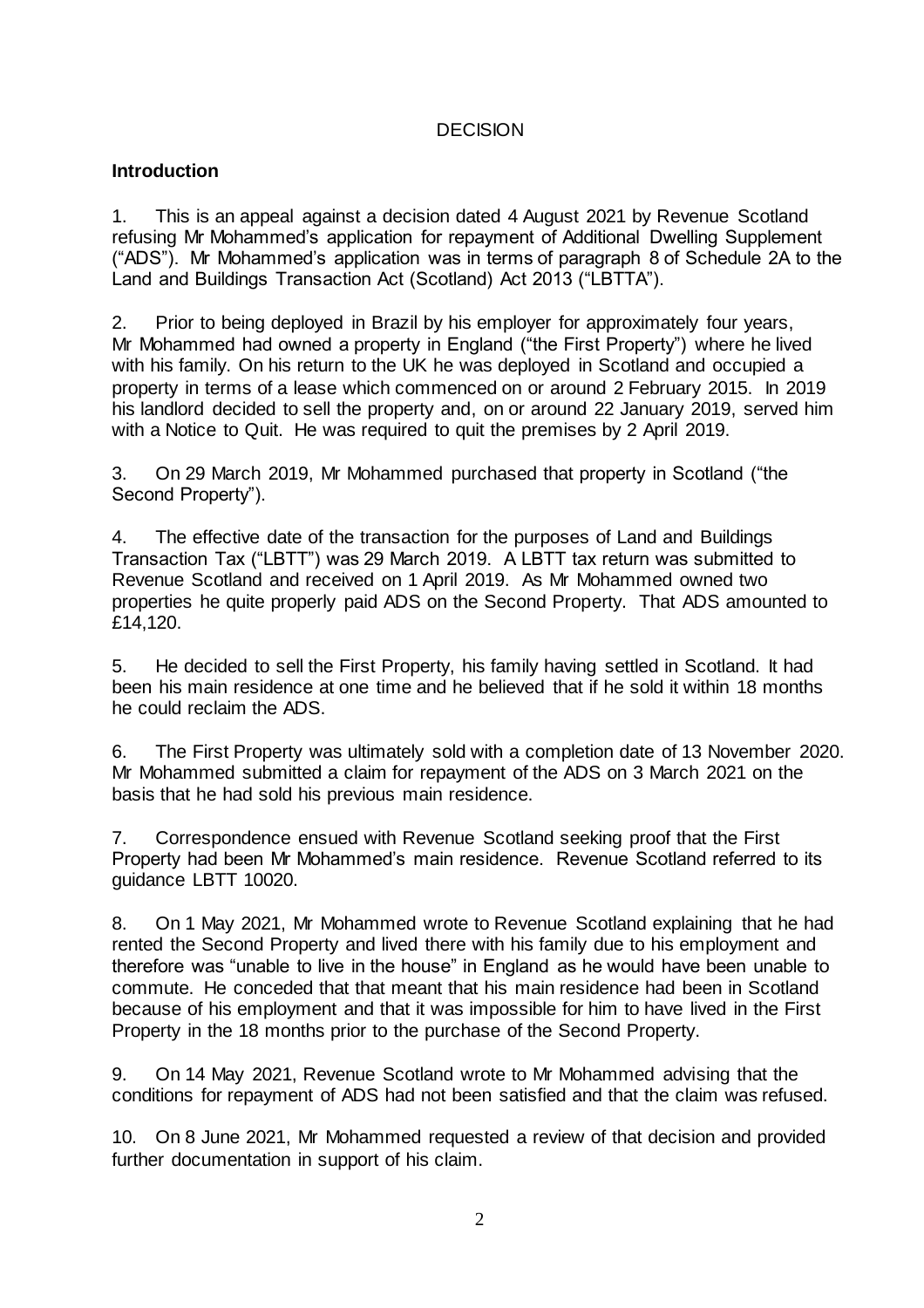11. Following the review of that decision and the conclusion that the decision of 14 May 2021 should be upheld, Mr Mohammed appealed to the Tribunal on 19 August 2021.

12. His Grounds of Appeal are:-

(a) It would have been impossible to fulfil the requirement to have resided in the First Property for 18 months prior to the purchase of the Second Property and therefore the law was very unfair.

(b) Lending institutions take a different view of the meaning of "main residence".

(c) The purchase of the Second Property would not have impacted on the first time buyers in Scotland and he had contributed to the rental market for more than three years.

(d) Lack of familiarity with the process for ADS and LBTTA had left him unaware of the 18 months main residence rule. His lawyer had given him little information on ADS and LBTT and he probably would not have sold the First Property had he known.

(e) The First Property had been owned on a shared equity basis and he has sustained a loss.

(f) He is now employed in England, not far from the First Property, but the family are living in the Second Property; remote working has meant less commuting than would have been the case pre-Covid.

## **Revenue Scotland's argument**

13. Shortly put, Revenue Scotland states that they must apply the law and they have no discretion. There is no ambiguity in the clear words of the statute and the appellant had not complied with the provisions of sub-paragraph 8(1)(b) of Schedule 2A LBTTA. Whether a property is a person's only or main residence is a question of fact and the fact is that it was not his main residence in the 18 months prior to the purchase of the Second Property.

#### **Discussion**

14. It is not in dispute that in the first instance Mr Mohammed was liable for both the LBTT and the ADS. Unfortunately, since it is also not in dispute that at no time in the 18 months prior to his purchase of the Second Property, had he occupied the First Property as his main residence, he simply cannot qualify for repayment of the ADS.

15. From the wording of the legislation, a copy of which I annex as an Appendix, it is clear that it was the Scottish Parliament's intention that the ADS is only repayable in the limited circumstances set out in paragraph 8(1) of Schedule 2A LBTTA. It is evident that when this legislation was drafted, and amended more than once, it was the clear intention of the Scottish Parliament to permit repayment of the ADS in only very few circumstances. Sadly for Mr Mohammed he simply does not fit within those.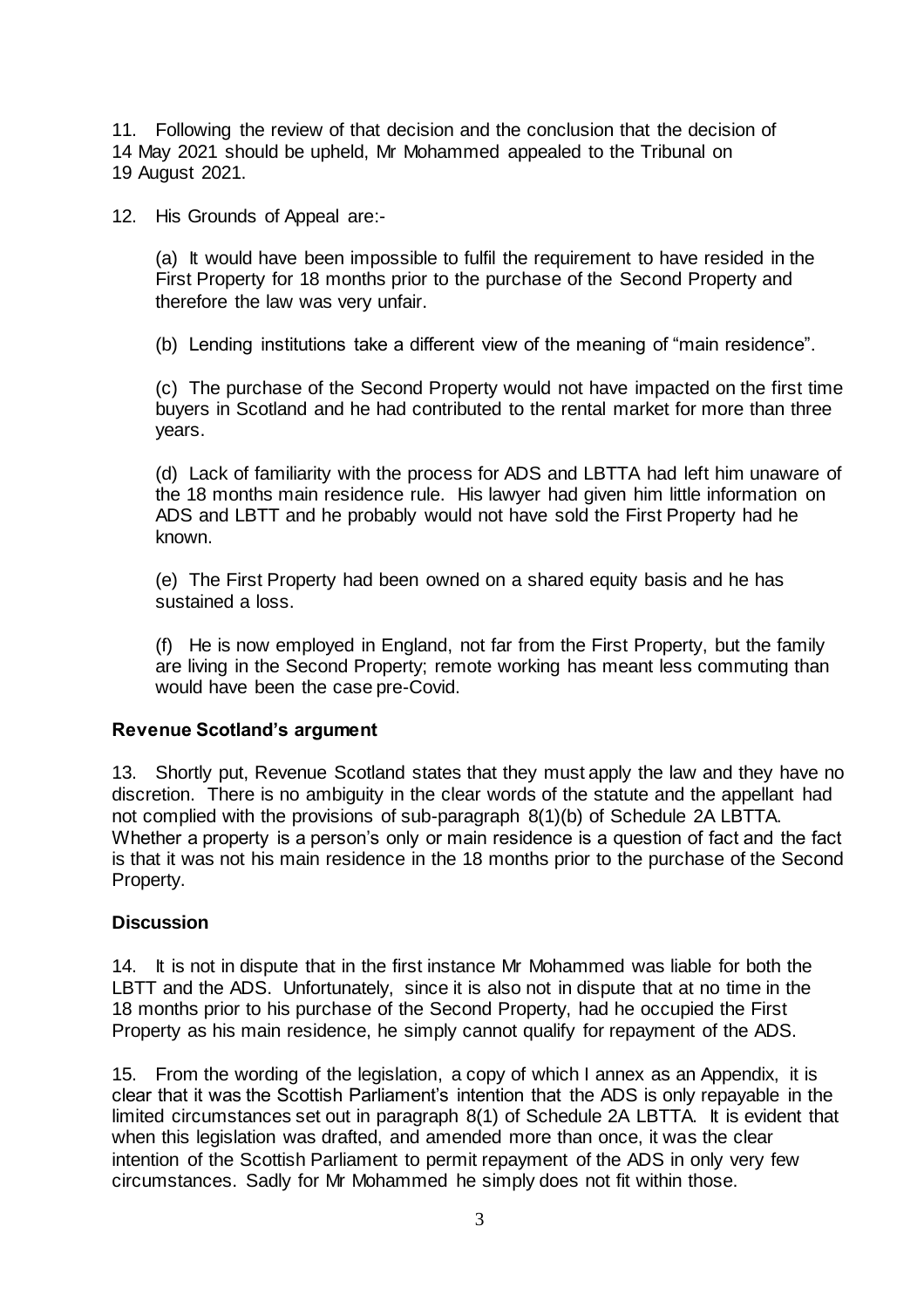16. This Tribunal has no discretion and must apply the law as it has been enacted by the Scottish Parliament. Only the Scottish Parliament can alter the terms of the legislation.

17. I have sympathy with Mr Mohammed and I understand why Mr Mohammed feels that the law is unfair since his inability to return to live in the First Property was not in his control. However, in their Skeleton Argument, Revenue Scotland were correct to quote from *Dr Colin Goudie and Dr Amelia Sheldon v Revenue Scotland<sup>1</sup>* where, having quoted from the Upper Tribunal in *HMRC v Hok<sup>2</sup>* I stated "This Tribunal does not have jurisdiction to consider … fairness". It does not.

## **Decision**

18. For the reasons set out above I find that Revenue Scotland's interpretation of the legislation and its application to the undisputed facts is entirely correct and the decision is upheld.

19. This document contains full findings of fact and reasons for the decision. Any party dissatisfied with this decision has the right to apply for permission to appeal on a point of law pursuant to Rule 38 of the First-tier Tribunal for Scotland Tax Chamber (Procedure) Regulations 2017. In terms of Regulation 2(1) of the Scottish Tribunals (Time Limits) Regulations 2016, any such application must be received by this Tribunal within 30 days from the date this decision is sent to that party.

# **ANNE SCOTT**

## **President**

**RELEASE DATE: 17 February 2022** 

l

<sup>1</sup> 2018 FTSTC 3

<sup>2</sup> [2012] UKUT 363 (TCC)